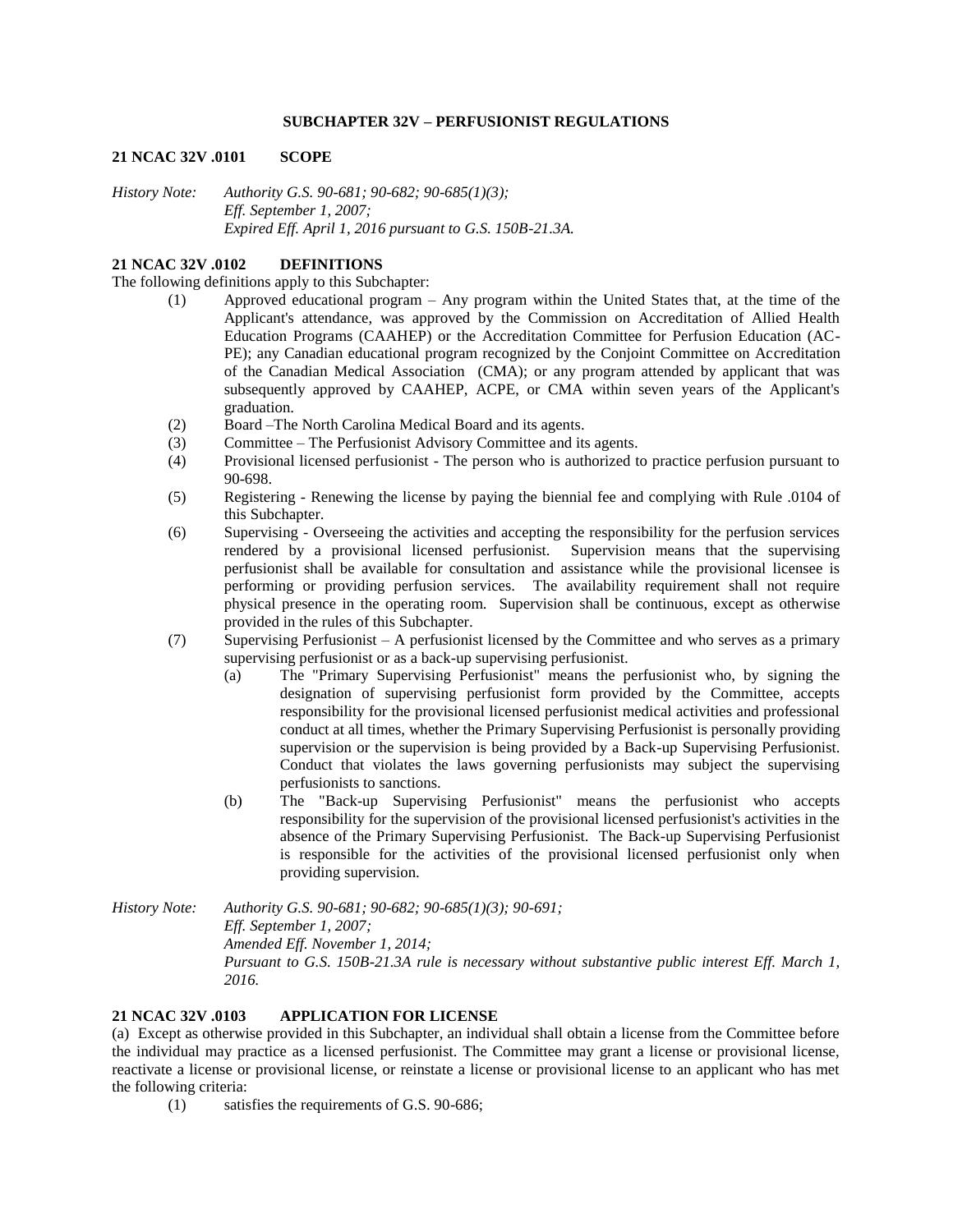- (2) is not disqualified for any reason set out in G.S. 90-691;
- (3) completes the application;
- (4) pays the fee as specified in 21 NCAC 32V .0115, plus the cost of a criminal background check;
- (5) submits to the Committee two completed original fingerprint record cards, on fingerprint record cards provided by the Board;
- (6) submits to the Committee a signed and dated original Authority for Release of Information Form allowing a search of local, state, and national files to disclose any criminal record;
- (7) except for applications for a provisional license, submits proof of current certification with the American Board of Cardiovascular Perfusionists (ABCP); and
- (8) supplies any other information the Committee deems necessary to evaluate the applicant's qualifications.

(b) If the Committee determines it needs more information to evaluate the applicant based on information provided by the applicant, the applicant may be required to appear, in person, for an interview with the Committee.

(c) For purposes of this Rule, an "application for reactivation" is for those applicants whose license was placed on inactive status within the past calendar year.

(d) For purposes of this Rule, an "application for reinstatement" is for those applicants whose license has been inactive for more than one calendar year, or if the inactive status resulted from disciplinary action or was taken to avoid disciplinary action.

*History Note: Authority G.S. 90-5.1(a)(3); 90-685(3)(4a)(5)(6) and (7); 90-686; Eff. September 1, 2007; Pursuant to G.S. 150B-21.3A rule is necessary without substantive public interest Eff. March 1, 2016; Amended Eff. February 1, 2020.*

# **21 NCAC 32V .0104 REGISTRATION**

(a) Each person who holds a license as a perfusionist in this state, other than a provisional licensed perfusionist, shall register his or her perfusionist license every two years prior to its expiration date by:

- (1) completing the Committee's registration form;
- (2) submitting the required fee.

(b) A perfusionist who indicates on the registration form that he or she is not currently certified by the American Board of Cardiovascular Perfusion (ABCP) may be asked to appear before the Committee.

*History Note: Authority G.S. 90-685(1)(3)(5) and (6); 90-690;*

*Eff. September 1, 2007;*

*Pursuant to G.S. 150B-21.3A rule is necessary without substantive public interest Eff. March 1, 2016.*

# **21 NCAC 32V .0105 CONTINUING EDUCATION**

(a) The licensed perfusionist must maintain documentation of 30 hours of continuing education (CE) completed for every two year period. Of the 30 hours, at least 10 hours must be Category I hours as recognized by the American Board of Cardiovascular Perfusion (ABCP), the remaining hours may be Category II or III hours as recognized by the ABCP. CE documentation must be available for inspection by the Committee or Board or an agent of the Committee or Board upon request.

(b) A perfusionist who possesses a current certification with the ABCP shall be deemed in compliance with the requirement of Paragraph (a) of this Rule. The perfusionist must attest on his or her biennial renewal that he or she is currently certified by the ABCP.

*History Note: Authority G.S. 90-685(3) and (8); Eff. September 1, 2007; Amended Eff. November 1, 2011; Pursuant to G.S. 150B-21.3A rule is necessary without substantive public interest Eff. March 1, 2016.*

# **21 NCAC 32V .0106 SUPERVISION OF PROVISIONAL LICENSED PERFUSIONISTS**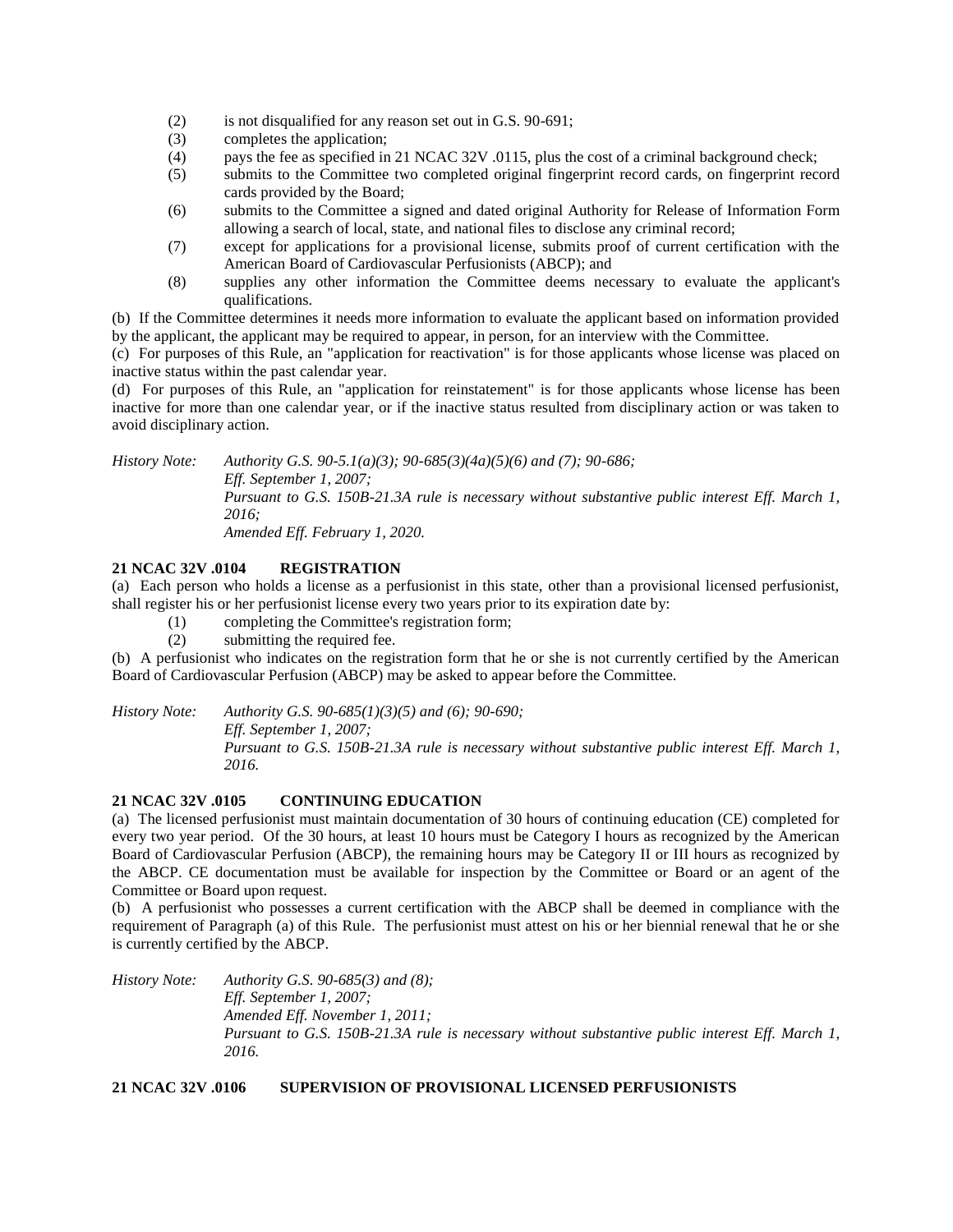The supervising perfusionist shall exercise supervision of a provisional licensed perfusionist as defined in Rule .0102(6) of this Subchapter, assume responsibility for the services provided by the provisional licensee, be responsible for determining the nature and level of supervision required for the provisional licensee, and be responsible for evaluating and documenting the professional skill and competence of the provisional licensee.

*History Note: Authority G.S. 90-685(1)(2) and (3); Eff. September 1, 2007; Pursuant to G.S. 150B-21.3A rule is necessary without substantive public interest Eff. March 1, 2016.*

#### **21 NCAC 32V .0107 SUPERVISING PERFUSIONIST**

(a) A licensed perfusionist wishing to serve as a primary supervising perfusionist must be licensed to practice perfusion by the Board and not prohibited by the Board from supervising a provisional licensed perfusionist.

(b) A perfusionist wishing to serve as a back-up supervising perfusionist must be licensed to practice perfusion by the Board, not prohibited by the Board from supervising a provisional licensed perfusionist, and approved by the primary supervising perfusionist as a person willing and qualified to assume responsibility for the care rendered by the provisional licensed perfusionist in the absence of the primary supervising perfusionist. The primary supervising perfusionist must maintain an ongoing list of all approved back-up supervising perfusionist(s), signed and dated by each back-up supervising perfusionist, the primary supervising perfusionist, and the provisional licensed perfusionist, and this list must be retained and made available for inspection upon request by the Committee or Board.

*History Note: Authority G.S. 90-685(1)(2) and (3); Eff. September 1, 2007; Pursuant to G.S. 150B-21.3A rule is necessary without substantive public interest Eff. March 1, 2016.*

## **21 NCAC 32V .0108 DESIGNATION OF PRIMARY SUPERVISING PERFUSIONIST FOR PROVISIONAL LICENSEE**

(a) Prior to the performance of perfusion under the supervision of any primary supervising perfusionist, or new primary supervising perfusionist, a provisional licensed perfusionist shall submit a designation of primary supervising perfusionist(s) on forms provided by the Committee. The provisional licensed perfusionist shall not commence practice until acknowledgment of the designation of primary supervising perfusionist(s) form is received from the Committee. Such designation shall include:

(1) the name, practice addresses, and telephone number of the provisional licensed perfusionist; and

(2) the name, practice addresses, and telephone number of the primary supervising perfusionist(s).

(b) The primary supervising perfusionist shall notify the Committee of any terminations or cessations of practice of a provisional licensed perfusionist under his or her supervision in a previously acknowledged designation within 15 days of the occurrence.

*History Note: Authority G.S. 90-685(1) and (3); Eff. September 1, 2007; Pursuant to G.S. 150B-21.3A rule is necessary without substantive public interest Eff. March 1, 2016.*

# **21 NCAC 32V .0109 CIVIL PENALTIES**

(a) In carrying out its duties and obligations under G.S. 90-691 and G.S. 90-693, the following shall constitute aggravating factors:

- (1) Prior disciplinary actions
- (2) Patient harm
- (3) Dishonest or selfish motive
- (4) Submission of false evidence, false statements, or other deceptive practices during the disciplinary process
- (5) Vulnerability of victim
- (6) Refusal to admit wrongful nature of conduct
- (7) Willful or reckless misconduct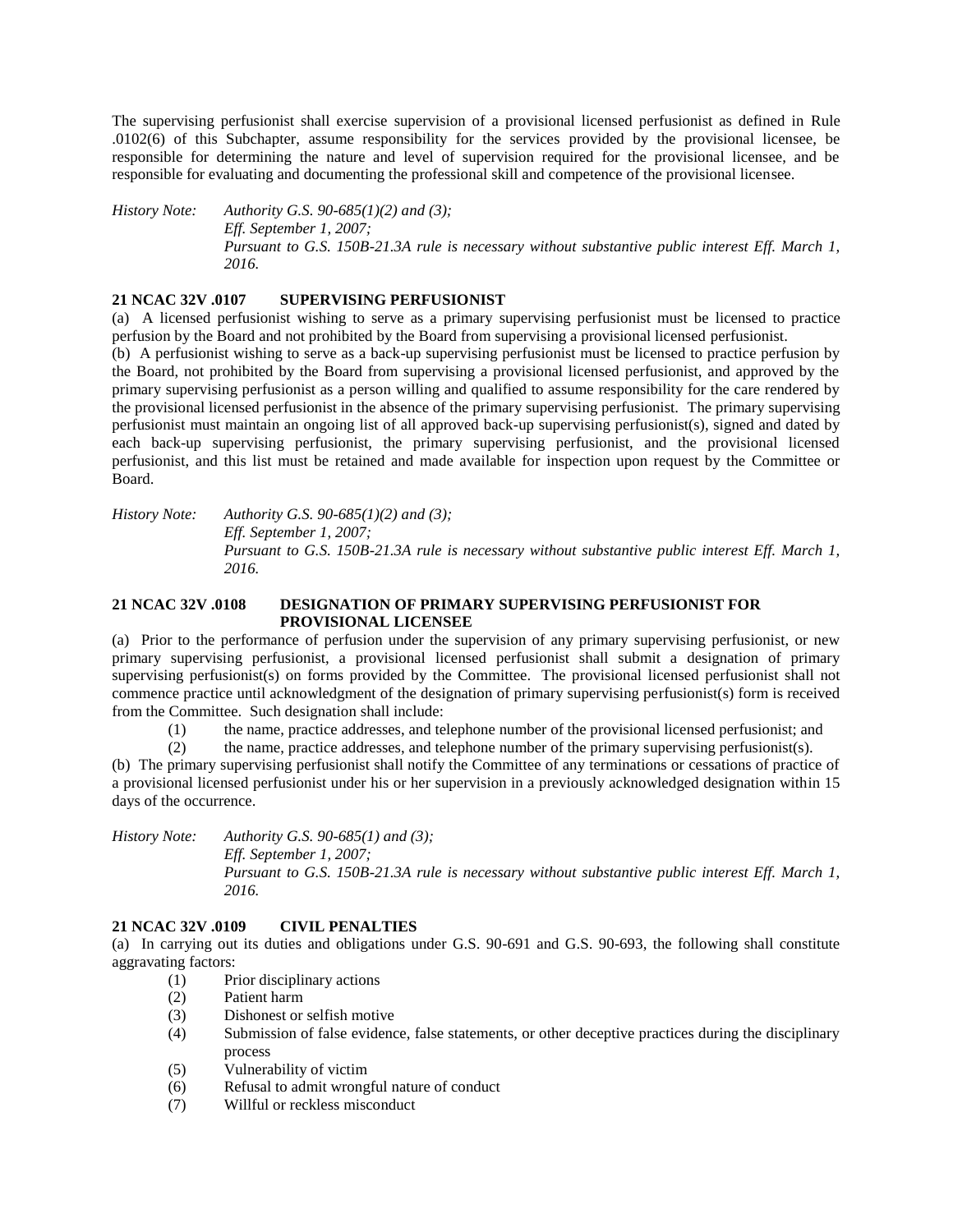- (8) Pattern of misconduct (repeated instances of the same misconduct)
- (9) Multiple offenses (more than one instance of different misconduct)
- (b) The following shall constitute mitigating factors:
	- (1) Absence of a prior disciplinary record
	- (2) No patient harm
	- (3) Absence of a dishonest or selfish motive
	- (4) Full cooperation with the Committee
	- (5) Physical or mental disability or impairment
	- (6) Rehabilitation or remedial measures
	- (7) Remorse
	- (8) Remoteness of prior discipline

(c) Before imposing and assessing a civil penalty, the Committee shall make a determination of whether the aggravating factors outweigh the mitigating factors, or whether the mitigating factors outweigh the aggravating factors. After making such a determination, and if the Committee decides to impose a civil penalty, the Committee shall impose the civil penalty consistent with the following schedule:

- (1) First Offense: Presumptive Fine - \$250. Finding of Mitigation \$0 to \$249. Finding of Aggravation \$251 to \$1,000.
- (2) Second Offense: Presumptive Fine - \$500. Finding of Mitigation \$0 to \$499. Finding of Aggravation \$501 to \$1,000.
- (3) Third or More Offense: Presumptive Fine - \$1000. Finding of Mitigation \$0 to \$999. Finding of Aggravation \$1,000.
- *History Note: Authority G.S. 90-685(1) and (3); 90-693(b)(4); Eff. September 1, 2007; Pursuant to G.S. 150B-21.3A rule is necessary without substantive public interest Eff. March 1, 2016.*

## **21 NCAC 32V .0110 IDENTIFICATION REQUIREMENTS**

A licensed perfusionist shall keep proof of current licensure and registration available for inspection at the primary place of practice and shall, when engaged in professional activities, wear a name tag identifying the licensee as a perfusionist consistent with G.S. 90-640(a).

*History Note: Authority G.S. 90-640(a); 90-685(3); Eff. September 1, 2007; Pursuant to G.S. 150B-21.3A rule is necessary without substantive public interest Eff. March 1, 2016.*

### **21 NCAC 32V .0111 PRACTICE DURING A STATE OF EMERGENCY**

(a) The Board shall waive the requirements for licensure in the circumstances set forth in G.S. 90-12.5.

- (b) The following individuals may practice under this Rule if he or she either:
	- (1) holds a full, unlimited, and unrestricted license to practice perfusion in another U.S. state, territory or district; or
	- (2) is a current, active certified clinical perfusionist who practices in a state where licensure is not required who practices perfusion at a North Carolina hospital that is licensed by the North Carolina Department of Health and Human Services and the hospital meets the following requirements:
		- (A) verifies the perfusionist's credentials and privileges; and
		- (B) maintains a list of all perfusionists coming to practice and provides this list to the Board within 10 days of each perfusionist practicing at the hospital. The hospital shall also provide the Board a list of when each perfusionist has stopped practicing perfusion in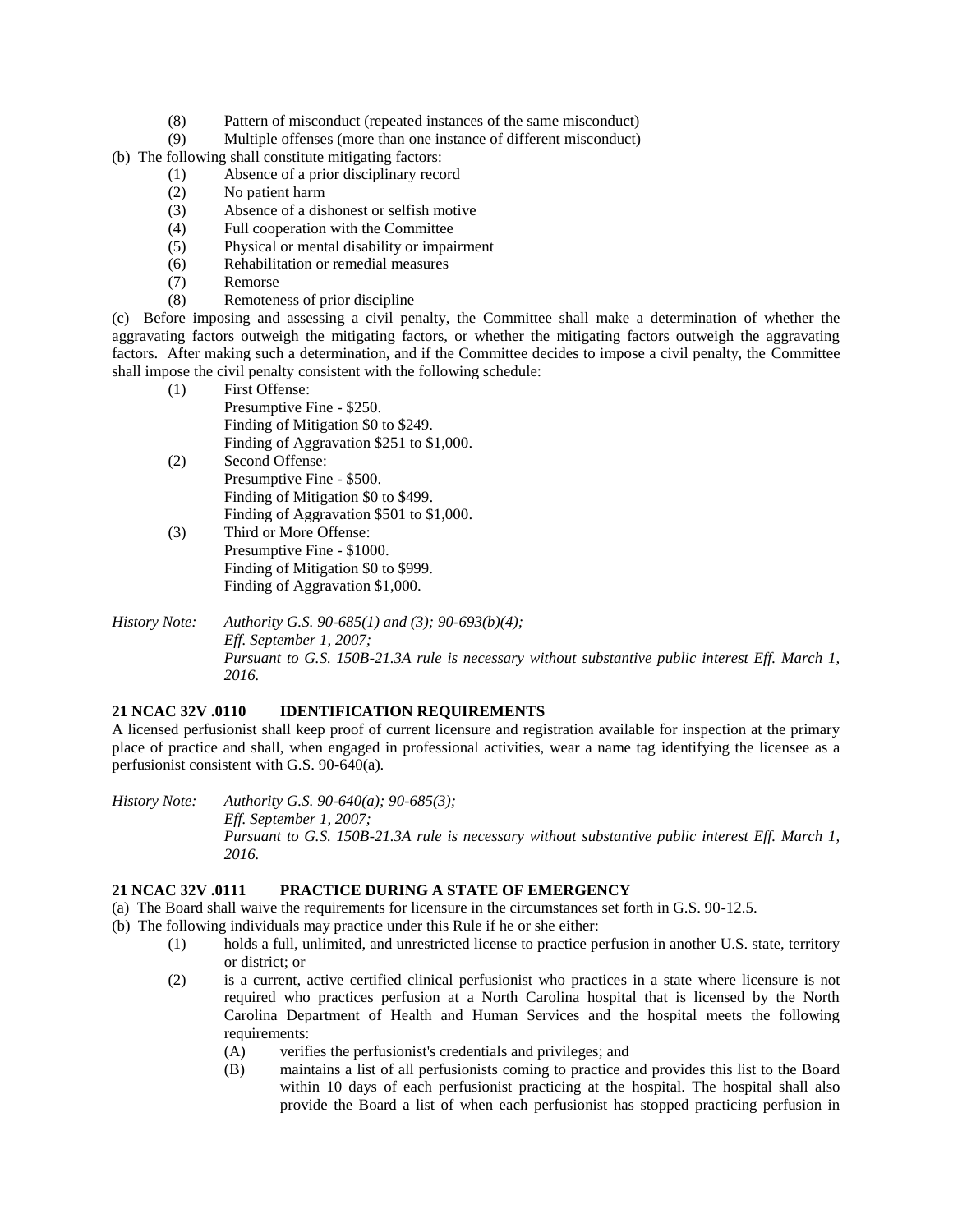North Carolina under this Rule within 10 days after each perfusionist has stopped practicing perfusion under this Rule.

- (c) A perfusionist may practice under this Rule for the shorter of either:
	- (1) thirty days from the date the perfusionist has started practicing under this Rule; or
	- (2) thirty days after a statement by an appropriate authority is made that the state of emergency has been withdrawn or ended.

(d) All perfusionists practicing under this Rule shall be authorized to practice perfusion in North Carolina and shall be deemed to be licensed in this State. The Board shall have jurisdiction over perfusionists practicing under this Rule for all purposes set forth in or related to G.S. 90, Articles 1 and 40, and such jurisdiction shall continue in effect even after the perfusionist has stopped practicing under this Rule.

*History Note: Authority G.S. 90-12.5; 90-685; Eff. September 1, 2007; Pursuant to G.S. 150B-21.3A rule is necessary without substantive public interest Eff. March 1, 2016; Amended Eff. August 1, 2020.*

#### **21 NCAC 32V .0112 TEMPORARY LICENSURE**

The Board may grant temporary licensure to a licensed or certified clinical perfusionist in good standing from another state who appears to be qualified for licensure in this State pursuant to G.S. 90-686 and who enters North Carolina to work on an emergency basis. The temporary license shall be valid for a period not to exceed 60 days. Within 10 days of receiving a temporary license, the temporary licensed perfusionist must make application for a full license, including payment of the requisite application fee. If the temporary licensed perfusionist fails to submit a full application within the 10 day period, his or her temporary license shall immediately expire. After making application for a full license, the Committee and Board must decide the application before the expiration of the temporary license. For purposes of this Rule, "emergency" shall mean the sudden death or illness, or unforeseen and unanticipated absence, of a licensed perfusionist working at a North Carolina hospital that leaves the hospital unable to provide surgical care to patients in a manner that compromises patient safety. As part of the temporary license process, the hospital must certify to the Committee, on forms provided by the Committee that an emergency exists. "Good standing" for purposes of this Rule shall mean that the applicant is currently able to practice perfusion in another state without any restriction or condition.

*History Note: Authority G.S. 90-685(3); 90-686; Eff. September 1, 2007; Pursuant to G.S. 150B-21.3A rule is necessary without substantive public interest Eff. March 1, 2016.*

#### **21 NCAC 32V .0113 ORDERS FOR ASSESSMENTS AND EVALUATIONS**

(a) The Committee and Board may require a perfusionist or applicant to submit to a mental or physical examination by physicians designated by the Committee or Board before or after charges may be presented against the perfusionist if the Committee or Board has reason to believe a perfusionist may be unable to perform perfusion with reasonable skill and safety to patients by reason of illness, drunkenness, excessive use of alcohol, drugs, chemicals, or any other type of material or by reason of any physical, mental or behavioral abnormality.

(b) The results of the examination shall be admissible in evidence in a hearing before the Committee.

(c) The Committee or Board may require a perfusionist to submit to inquiries or examinations, written or oral, by members of the Committee or by other perfusionists, as the Committee or Board deems necessary to determine the professional qualifications of such licensee.

*History Note: Authority G.S. 90-685(3)(5)(11); Eff. September 1, 2007; Pursuant to G.S. 150B-21.3A rule is necessary without substantive public interest Eff. March 1, 2016.*

## **21 NCAC 32V .0114 PROVISIONAL LICENSE TO FULL LICENSE**

A provisional licensed perfusionist who becomes a certified clinical perfusionist as defined by G.S. 90-682(1) at any time while he or she holds a provisional license may request that his or her provisional license be converted to a full